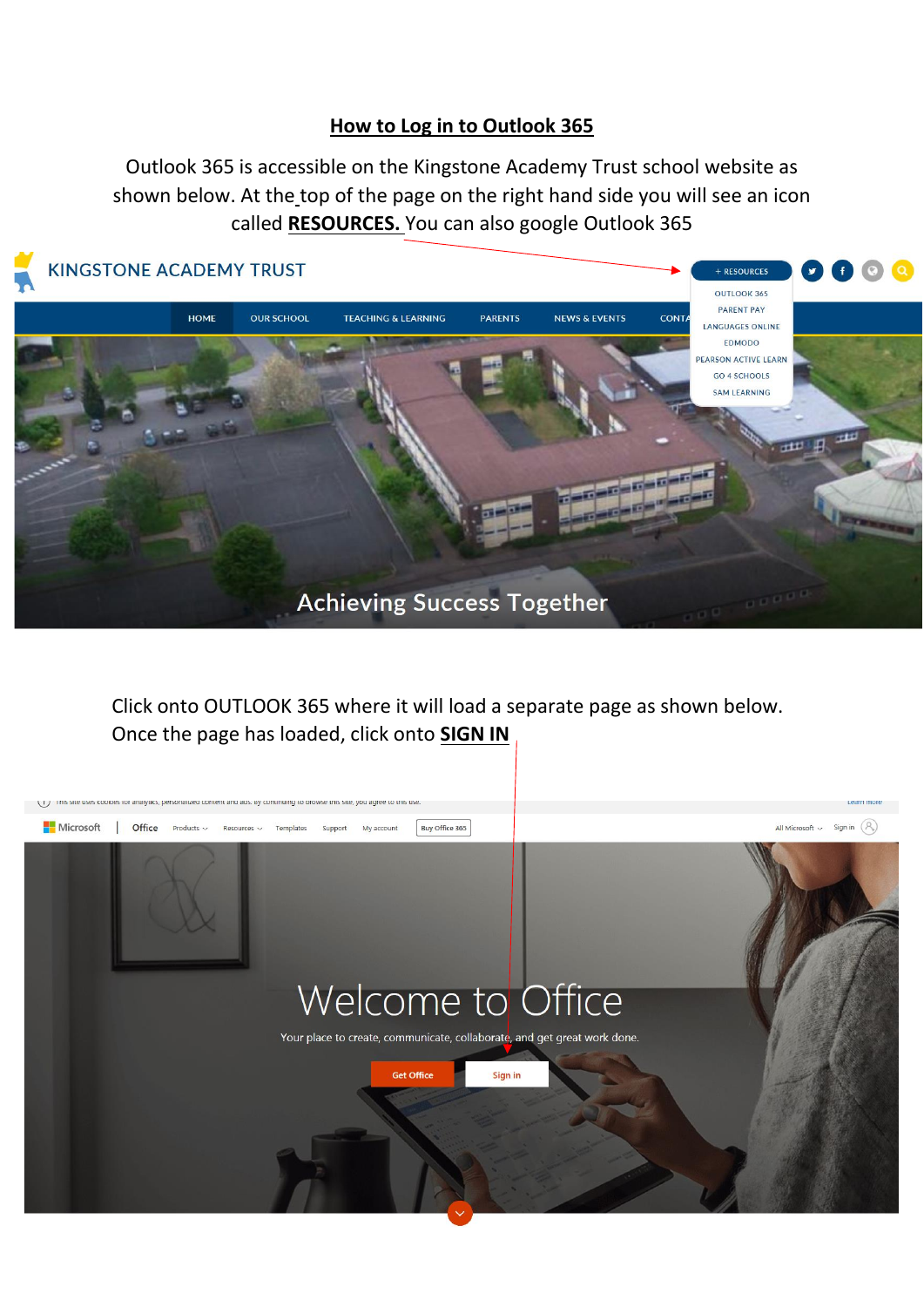Once you have clicked onto sign in, you will then be required to input your school email address as below.



**Your school email address will be the same log in and password in which you use to log on to the system in school**. This will be your first initial, surname, year you are due to leave school and followed by '@kingstoneacademy.co.uk'. Please see example below.

[BSmith23@kingstoneacademy.co.uk](mailto:BSmith23@kingstoneacademy.co.uk)

Your password will be the same password in which you use to log onto your account in school. If you cannot remember your password this can be reset by any member of staff.

Once logged onto Office 365 you will have free access to Microsoft Office such as; Word, Excel, and Publisher to complete your work.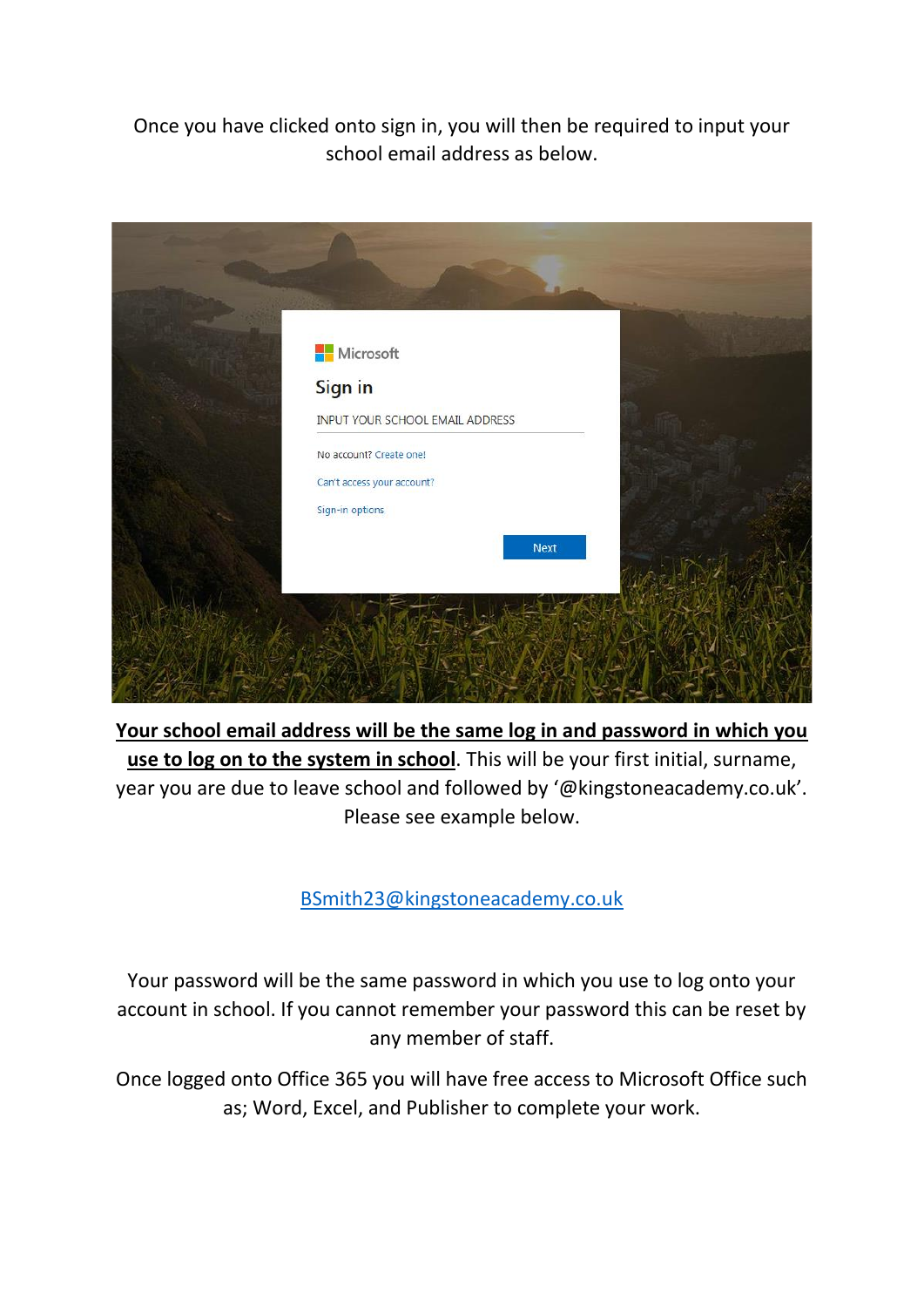|                           |            |  | In 365 load up Teams by clicking on the icon on the left hand sign of the |  |  |
|---------------------------|------------|--|---------------------------------------------------------------------------|--|--|
| $\mathop{\mathbb{H}}$     | Office 365 |  | screen. Teams is the one with a T on it.                                  |  |  |
| A                         |            |  |                                                                           |  |  |
| $\bigoplus$               |            |  |                                                                           |  |  |
| W.                        |            |  |                                                                           |  |  |
| $\mathbf{x}_\parallel$    |            |  |                                                                           |  |  |
| P.                        |            |  |                                                                           |  |  |
| $\overline{\mathsf{p}}$ . |            |  |                                                                           |  |  |
|                           |            |  |                                                                           |  |  |
| $\overline{\mathbf{N}}$ . |            |  |                                                                           |  |  |
| 5                         |            |  |                                                                           |  |  |
| Ф                         |            |  |                                                                           |  |  |
| S.                        |            |  |                                                                           |  |  |
| 다                         |            |  |                                                                           |  |  |
| $\mathbb B$               |            |  |                                                                           |  |  |

## To access work which has been set per subject please see instructions below:

You will see you will be in a class for each subject like below. Click on one.